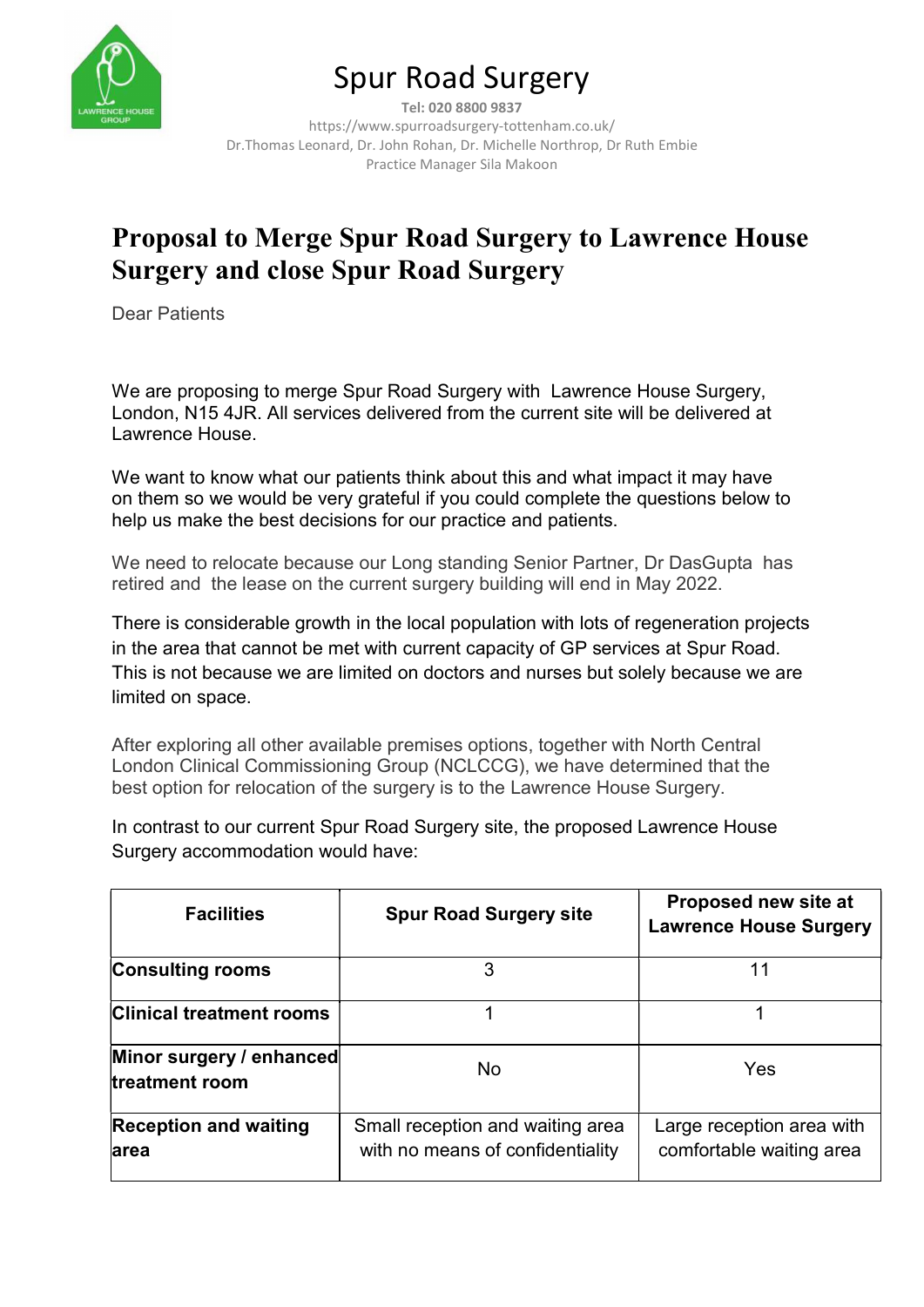| <b>Toilets</b>                              | Toilets for both staff and patients<br>2 | 8   |
|---------------------------------------------|------------------------------------------|-----|
| <b>Baby change room</b>                     | No                                       | Yes |
| <b>Shower room</b>                          | No                                       | Yes |
| Domestic services<br>equipment storage room | No                                       | Yes |
| <b>Training Practice</b>                    | No                                       | Yes |

In summary, as a practice we are looking to:

- Offer high quality social and medical care to our patients, in-line with best practice.
- Explore new models of integrated care and social prescribing within our Practice which is difficult to deliver in the current premises.
- Be able to offer extended hours of service provision offering additional doctor, nurse and health care assistant appointments between the hours of 7am and 8.30pm which is not achievable in the current premises.
- Provide additional services closer to home, rather than experiencing long waiting lists and hospital settings, for example phlebotomy, Diabetes, Mental Health, Children services etc.
- Attract, retain and develop new GPs and other healthcare professions to sustain the workforce.
- Be part of a larger team for support and development.

We would like to hear your thoughts on our proposal to permanently relocate our practice.

## Where is Lawrence House Surgery?

Lawrence House is located at 107 Philip Lane, Tottenham, and London, N15 4JR.

## How do you get there from Spur Road Surgery?

- A 9 minute walk of 0.4 miles (a 2 minute by car)
- A 2 minute bus ride and via route 341 or 230, with a Bus stop directly opposite the surgery.
- What does this mean for patients?
- It will mean that the current Spur Road Surgery site will close and all services including appointments currently access from the practice will be delivered from Lawrence House surgery.
- You will still remain a registered patient of Lawrence House Surgery and be seen by the same members of the team that you currently do.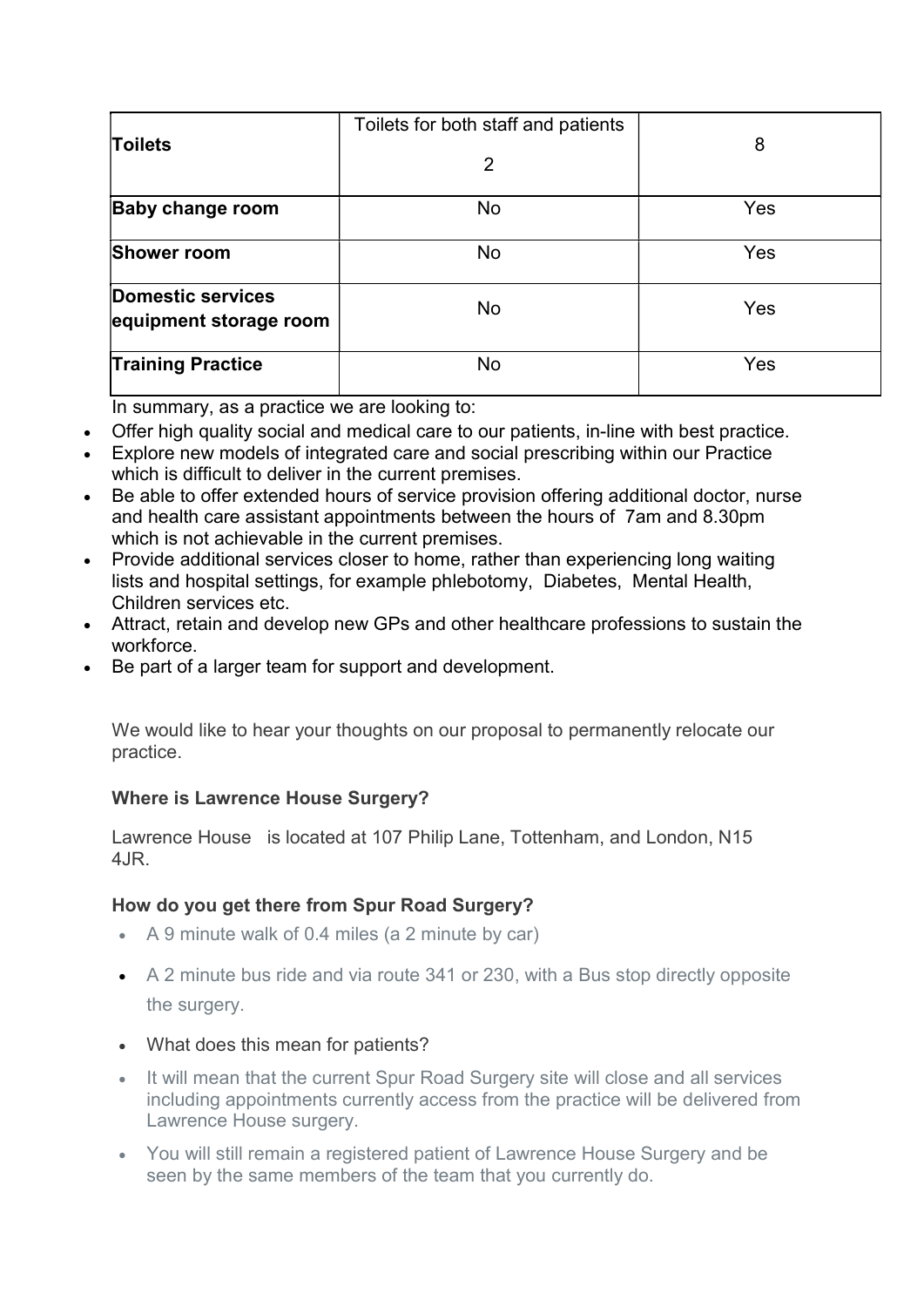- You do not need to register elsewhere.
- $\bullet$
- We will have more space to provide more specialised clinics with specialist members of the team so that we can provide you with more services and more choice.
- We will be able to have a permanent premises solution for our surgery.
- We will be able to provide further training and development opportunities for our staff as well as facilitate recruitment and retention.

## Frequently Asked Questions

## 1. Why does the surgery have to move?

The surgery has to be relocated because the lease on our current premises expires in April 2022 and we are not able to renew it and have to close

## 2. Will I still be able to see the same doctors and nurses?

Yes, you will continue to have the same level of care but greater opportunities to access care outside working hours.

#### 3. Do I have to do anything?

No, you do not need to do anything for the move, you will remain a registered patient of Lawrence House, and your records will atomically be transferred to Lawrence House.

## 4. Can't the surgery stay in the Spur Road Surgery?

Unfortunately, the lease will expire.

## 5. Will we have to move again in the future?

We envisage that this will be a permanent premises solution for the surgery and that we will not have to move again in the future.

#### 6. Will any other contact details be changing?

 At first you will be able to use the same number but it times this will be changed to telephone number 020 8 801 6640 and email

#### address lawrencehousesurgery@nhs.net

## 7. Will Spur Road Surgery merges with Lawrence House Surgery?

The proposed plans will be to merge the two practices, giving many more opportunities for staff members to be a part of a larger team, we will be able to offer you more services and more choice through having a wider variety of clinical team members and access to appointments at different times of the day including extended hours.

We understand this proposal might affect some people more than others; so before any final decisions are made we would like to hear your views, recommendations and any potential challenges this relocation might mean for you.

## How can I share my thoughts?

 Complete and return to the enclosed survey or complete the survey online by going to https://www.surveymonkey.co.uk/...............

The deadline to complete and return your survey is the 1<sup>st</sup> March 2022. If you need any help to complete this survey, you can call the surgery on 020 84930013 and a member of the team will go through it with you. Forms are also available within the surgery for you to complete.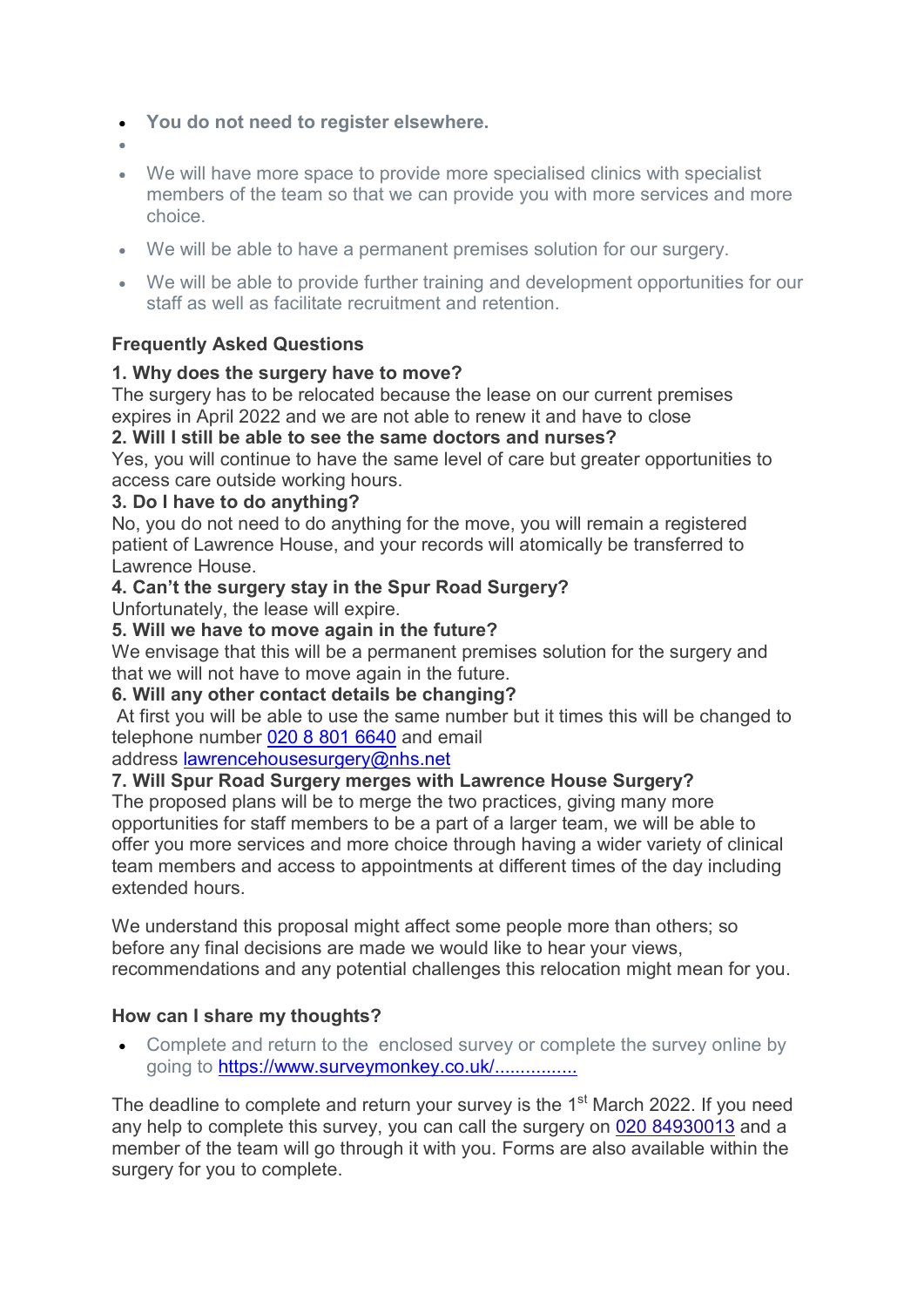#### What do you need to do next?

#### You can continue to access your GP at Spur road in the usual way.

The feedback we receive from you will form part of the NCLCCG application to relocate the surgery and we will contact you again once a decision has been made and to share what the next steps will be.

If you have any queries, comments, or concerns please feel free to contact the practice on the contact details below, or alternatively we have arranged 2 online meetings to discuss the proposed merger and relocation:

 $27<sup>th</sup>$  January 2022 at 1.30pm to 1.45pm

31 January 2022 at 6pm 6.45pm

Yours sincerely

Dr Thomas Leonard

Spur Road Surgery 020 8800 9837 spurroadsurgery@nhs.net. If you require this letter in another format, such as large print, easy-read, braille, audio, or another language, please contact spurroadsurgery@nhs.net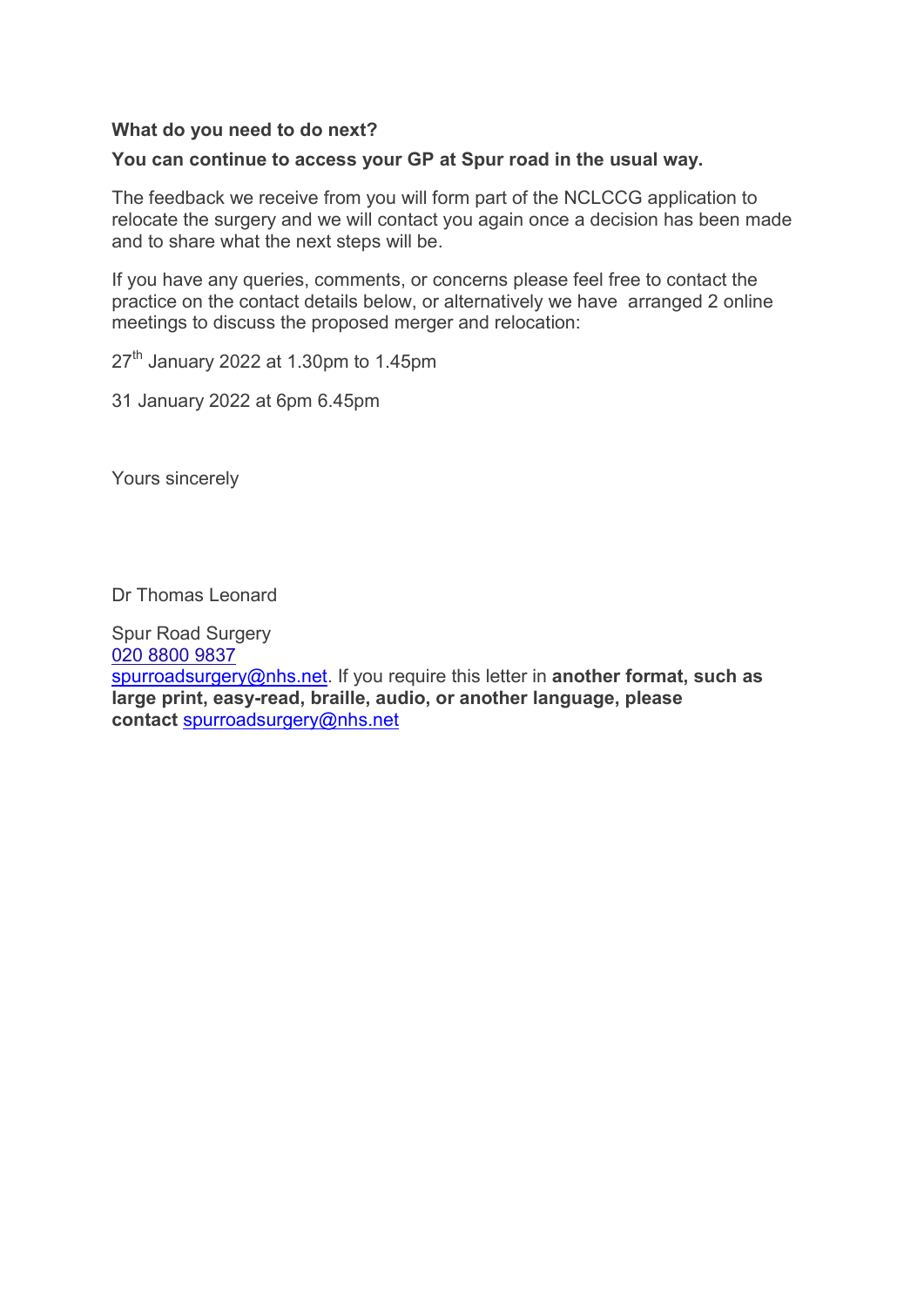Patient questionnaire:

#### Proposed Plan for Merger and Closure of Spur Road Surgery

#### Patient Survey

When providing your views, if you could include in your response the following information:

#### Q1: In what capacity are you completing the survey?

- Patient Registered at Spur Road Surgery -Relative/friend/carer of patient registered at Spur Road Surgery - Other

If other, please specify \_\_\_\_\_\_\_\_\_\_\_\_\_\_\_\_\_\_\_\_\_\_\_\_\_\_\_

#### Q2. Would you be willing to travel 0.4 miles from where you currently access GP services?

-Yes

-No

If no, please state your reasons why?

#### Q3. If the practice relocates to a site 0.4 miles from where you currently access GP services, how would you travel there?

 $\_$  , and the contribution of the contribution of  $\mathcal{L}_\mathcal{A}$  , and the contribution of  $\mathcal{L}_\mathcal{A}$ 

- Drive, or have someone drive me
- Public transport
- I wouldn't be able to get there
- Other

Do you have any other comments or suggestions?

\_\_\_\_\_\_\_\_\_\_\_\_\_\_\_\_\_\_\_\_\_\_\_\_\_\_\_\_\_\_\_\_\_\_\_\_

#### Q4. What is your full postcode?

Q5. How old are you?

0-16 17-30 31-45 46-60 61-70 70+